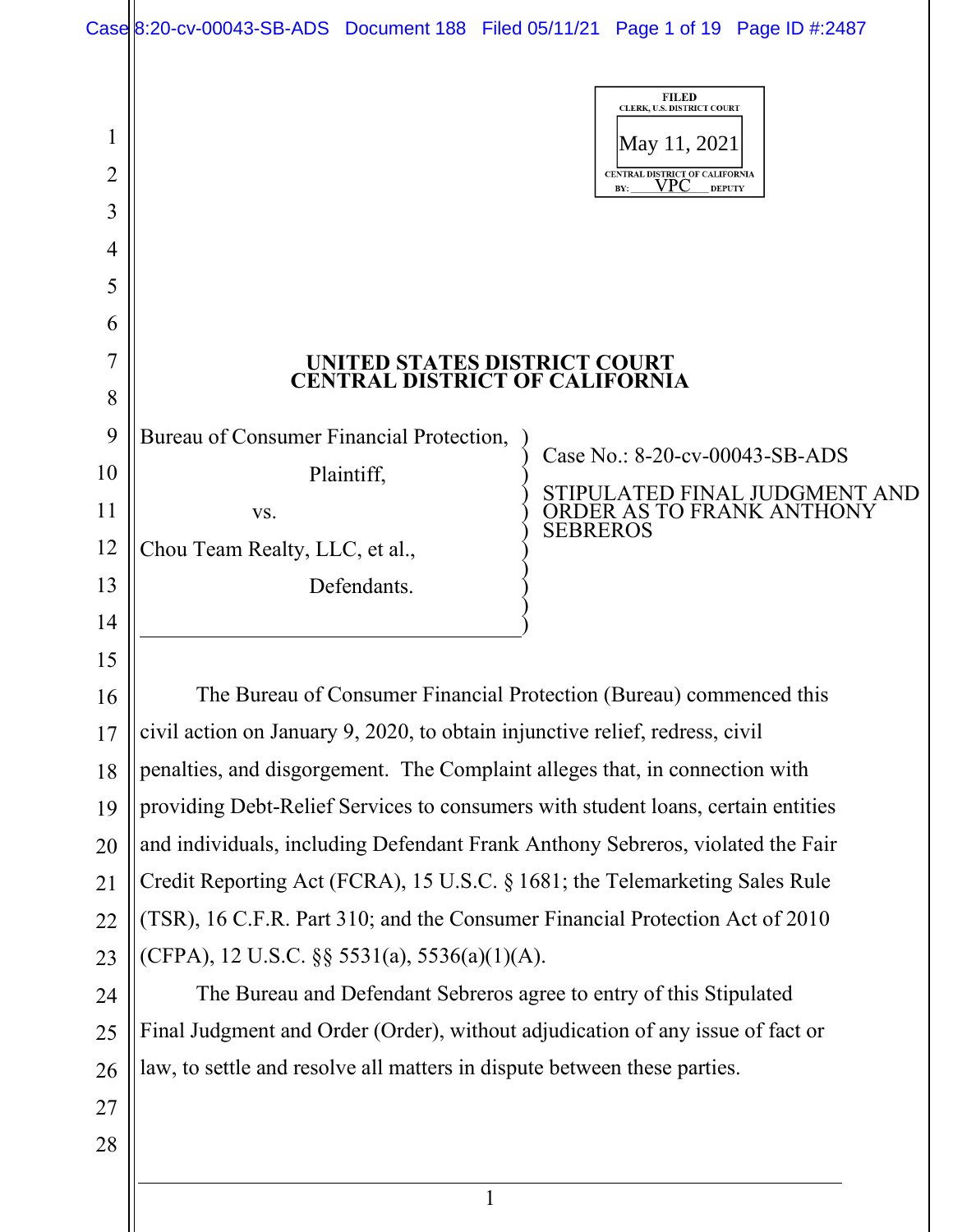#### 2 1 2 3 4 5 6 7 8 9 10 11 12 13 14 15 16 17 18 19 20 21 22 23 24 25 26 27 28 **THEREFORE**, it is **ORDERED: FINDINGS** 1. This Court has jurisdiction over the parties and the subject matter of this action. 2. Venue is proper in this district under 12 U.S.C. § 5564(f). 3. The relief provided in this Order is appropriate and available under sections 1054 and 1055 of the CFPA, 12 U.S.C. §§ 5564, 5565. 4. Defendant neither admits nor denies any allegations in the Complaint, except as specified in this Order. For purposes of this Order, Defendant admits the facts necessary to establish the Court's jurisdiction over him and the subject matter of this action. 5. Defendant waives all rights to seek judicial review or otherwise challenge or contest the validity of this Order and any claim he may have under the Equal Access to Justice Act, 28 U.S.C. § 2412, concerning the prosecution of this action to the date of this Order. Each Party agrees to bear its own costs and expenses, including, without limitation, attorneys' fees. 6. Entry of this Order is in the public interest. **DEFINITIONS** 7. The following definitions apply to this Order: a. "Affected Consumers" includes all consumers who, since January 1, 2015, were charged fees by Assure Direct Services. b. "Assisting Others" includes, but is not limited to: i. formulating or providing, or arranging for the formulation or provision of, any advertising or marketing material, including, but not limited to, any telephone sales script, direct mail solicitation, or the text of any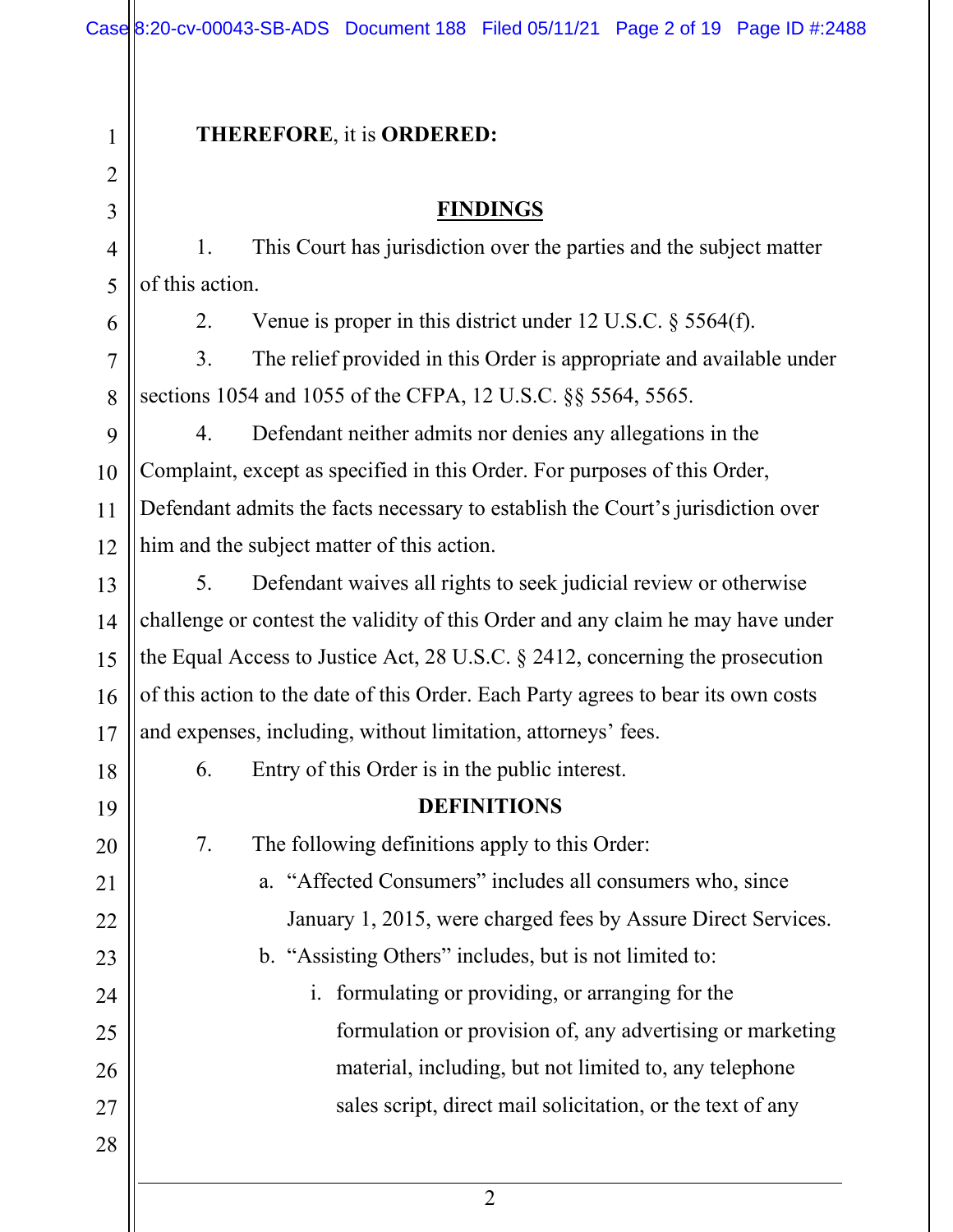| $\mathbf 1$    | Internet website, email, or other electronic                    |
|----------------|-----------------------------------------------------------------|
| $\overline{2}$ | communication;                                                  |
| 3              | ii. providing names of, or contributing to the generation of,   |
| $\overline{4}$ | potential customers;                                            |
| 5              | iii. participating in or providing services related to the      |
| 6              | offering, sale, or servicing of a product, or the collection    |
| $\overline{7}$ | of payments for a product;                                      |
| 8              | iv. acting or serving as an owner, officer, director, manager,  |
| 9              | principal, partner, or limited partner of any entity;           |
| 10             | v. investing or loaning money; and                              |
| 11             | vi. renting or otherwise providing office space.                |
| 12             | c. "Assure Direct Services" means Assure Direct Services, Inc.; |
| 13             | Assure Direct Services, LP; and their successors and assigns,   |
| 14             | individually, collectively, or in any combination               |
| 15             | d. "Consumer Financial Product or Service" is synonymous in     |
| 16             | meaning and equal in scope to the definition of the term in the |
| 17             | CFPA, 12 U.S.C. $\S$ 5481(5), and, subject to applicable        |
| 18             | restrictions contained in the CFPA, includes but is not limited |
| 19             | to:                                                             |
| 20             | i. extending credit and servicing loans, including acquiring,   |
| 21             | purchasing, selling, brokering, or other extensions of          |
| 22             | credit (other than solely extending commercial credit to a      |
| 23             | person who originates consumer credit transactions);            |
| 24             | ii. providing financial advisory services to consumers on       |
| 25             | individual consumer financial matters or relating to            |
| 26             | proprietary financial products or services, including           |
| 27             | providing credit counseling to any consumer or providing        |
| 28             |                                                                 |
|                |                                                                 |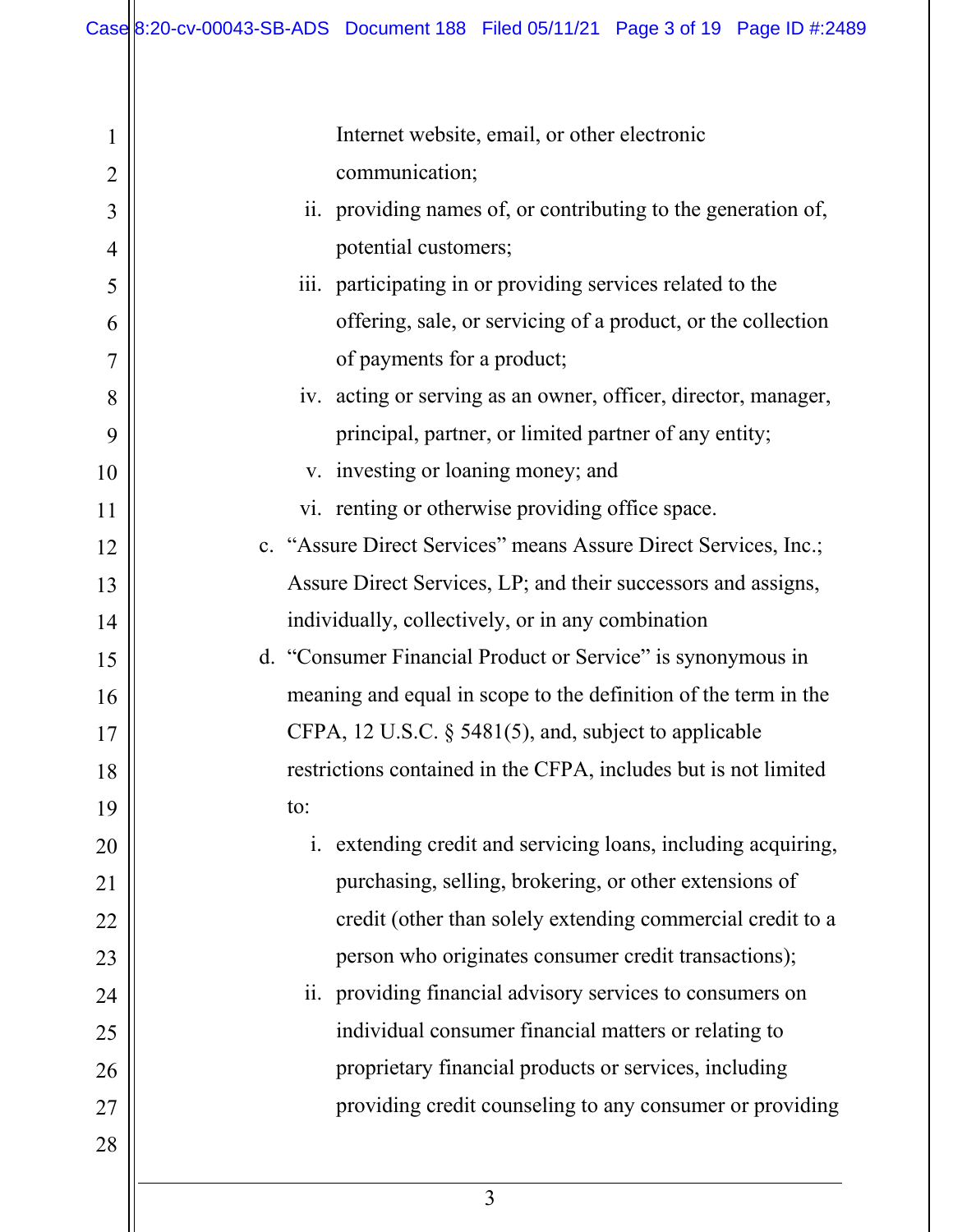1 2 3 4 5 6 7 8 9 10 11 12 13 14 15 16 17 18 19 20 21 22 23 24 25 26 27 28 services to assist a consumer with debt management or debt settlement, modifying the terms of any extension of credit, or avoiding foreclosure; and iii. engaging in deposit-taking activities, transmitting or exchanging funds, or otherwise acting as a custodian of funds or any financial instrument for use by or on behalf of a consumer. e. "Consumer Report" means a "consumer report," as that term is defined in Section 603(d) of FCRA, 15 U.S.C. § 1681a(d). f. "Consumer Reporting Agency" means a "consumer reporting agency," as that term is defined in Section 603(f) of FCRA, 15 U.S.C. § 1681a(f). g. "Debt-Relief Service" means any product, service, plan, or program represented, directly or by implication, to renegotiate, settle, or in any way alter the terms of payment or other terms of the debt, including but not limited to a student loan debt, mortgage loan debt, credit card debt, or tax debt or obligation, between a person and one or more creditors or debt collectors, including, but not limited to, a reduction in the balance, interest rate, or fees owed by a person to a creditor or debt collector. h. "Defendant" means Frank Anthony Sebreros, and any other name by which he might be known. i. "Effective Date" means the date on which the Order is issued. j. "Enforcement Director" means the Assistant Director of the Office of Enforcement for the Bureau of Consumer Financial Protection, or his or her delegate.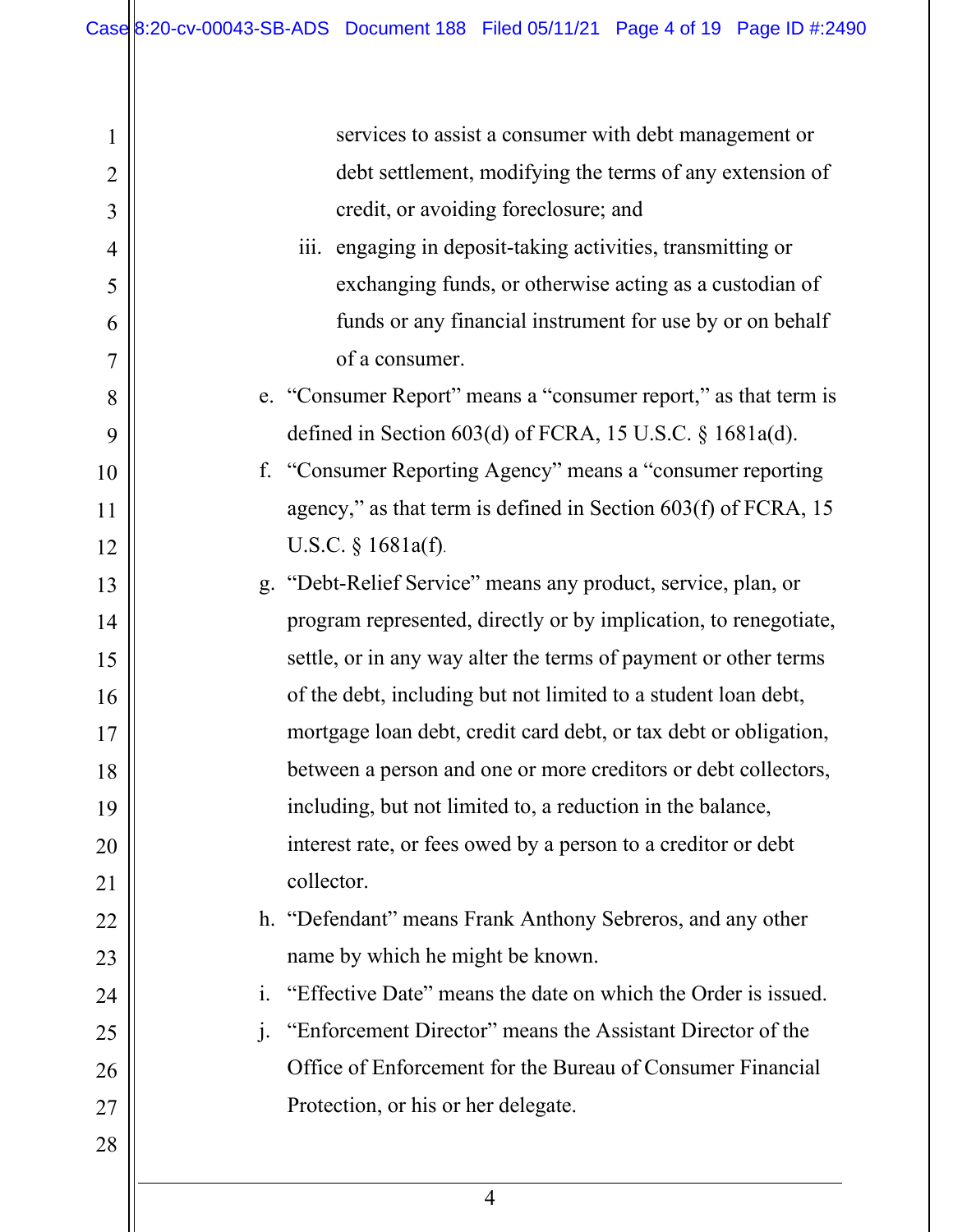2

3

4

5

6

7

8

9

10

11

12

13

14

15

16

17

18

19

20

21

22

23

24

25

26

27

28

| k. "Prescreened Consumer Reports" means Consumer Reports        |
|-----------------------------------------------------------------|
| relating to consumers furnished by a Consumer Reporting         |
| Agency in connection with credit or insurance transactions that |
| are not initiated by the consumers, pursuant to 15 U.S.C.       |
| § 1681b(c).                                                     |

- l. "Related Consumer Action" means a private action by or on behalf of one or more consumers or an enforcement action by another governmental agency brought against Defendant based on substantially the same facts as described in the Complaint.
- m. "Student Loan Debt Relief Companies" means Docu Prep Center, Inc., d/b/a DocuPrep Center, d/b/a Certified Document Center; Document Preparation Services, LP, d/b/a DocuPrep Center, d/b/a Certified Document Center; Certified Doc Prep, Inc.; Certified Doc Prep Services, LP; Assure Direct Services, Inc.; Assure Direct Services, LP; Direct Document Solutions, Inc.; Direct Document Solutions, LP; Secure Preparation Services, Inc.; Secure Preparation Services, LP, and their successors and assigns, individually, collectively, or in any combination.

# n. "Telemarketing" means a plan, program, or campaign which is conducted to induce the purchase of goods or services or a charitable contribution, by use of one or more telephones and which involves more than one interstate phone call.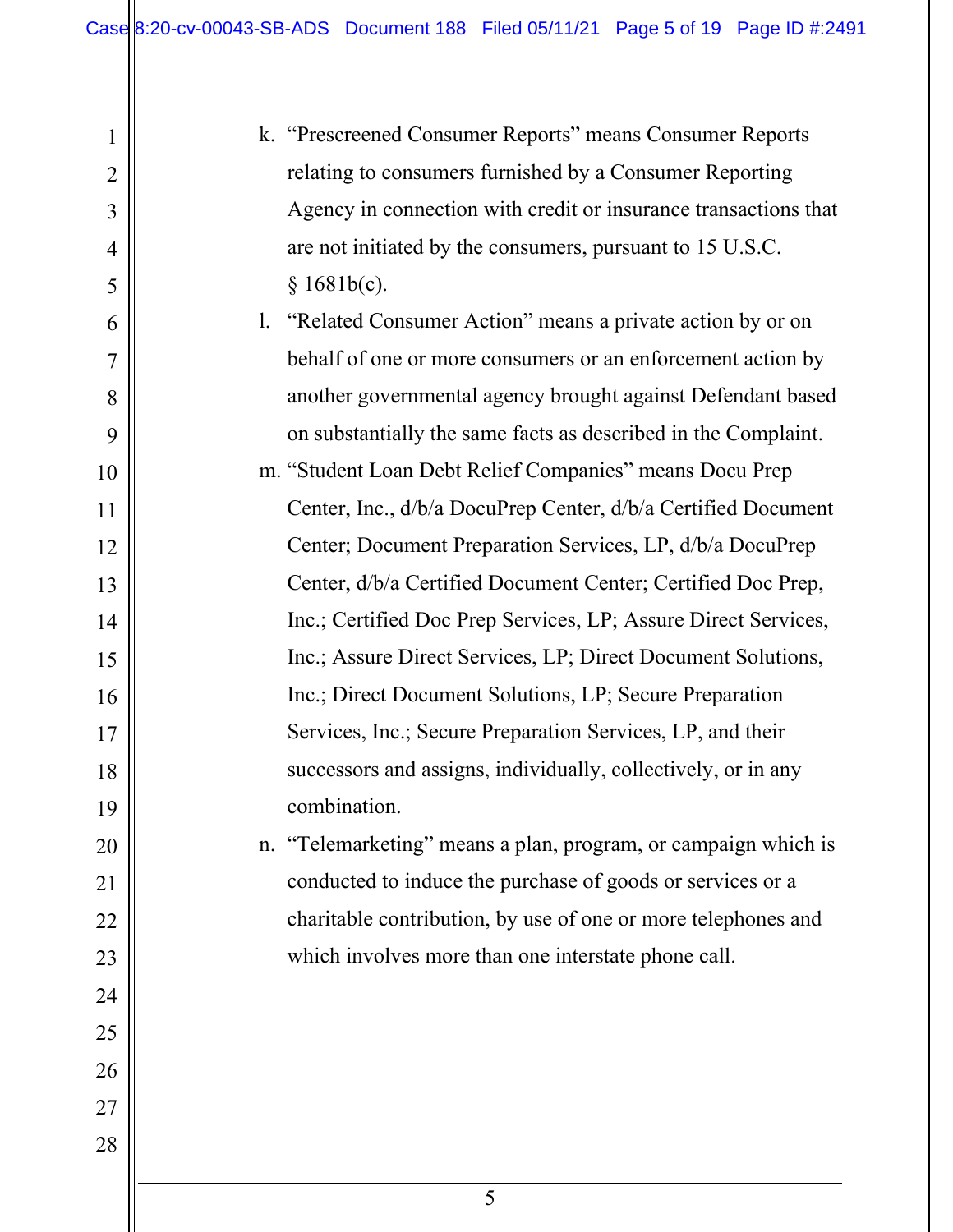| 1              | <b>ORDER</b>                                                                    |
|----------------|---------------------------------------------------------------------------------|
| $\overline{2}$ | <b>CONDUCT RELIEF</b>                                                           |
| 3              | I.                                                                              |
| $\overline{4}$ | <b>Permanent Ban on Offering or Providing Debt-Relief Services</b>              |
| 5              | <b>IT IS ORDERED that:</b>                                                      |
| 6              | 8.<br>Defendant, whether acting directly or indirectly, is permanently          |
| $\overline{7}$ | restrained and enjoined from:                                                   |
| 8              | a. participating in, advertising, marketing, promoting, offering for            |
| 9              | sale, selling, or providing any Debt-Relief Service; or                         |
| 10             | b. Assisting Others in, or receiving any remuneration or other                  |
| 11             | consideration from, the provision, advertising, marketing,                      |
| 12             | promoting, offering for sale, sale or production of any Debt-                   |
| 13             | Relief Service.                                                                 |
| 14             | Nothing in this Order shall be read as an exception to this Paragraph.          |
| 15             | II.                                                                             |
| 16             | <b>Permanent Ban on Telemarketing Consumer</b>                                  |
| 17             | <b>Financial Products or Services</b>                                           |
| 18             | 9.<br>Defendant, whether acting directly or indirectly, is permanently          |
| 19             | restrained and enjoined from participating in Telemarketing or Assisting Others |
| 20             | engaged in Telemarketing any Consumer Financial Product or Service. Nothing     |
| 21             | in this Order shall be read as an exception to this Paragraph.                  |
| 22             | Ш.                                                                              |
| 23             | <b>Permanent Ban on Using or Obtaining Prescreened Consumer Reports</b>         |
| 24             | <b>IT IS ORDERED that:</b>                                                      |
| 25             | 10.<br>Defendant, whether acting directly or indirectly, is permanently         |
| 26             | restrained and enjoined from using, obtaining, offering, providing, selling, or |
| 27             |                                                                                 |
| 28             |                                                                                 |
|                | 6                                                                               |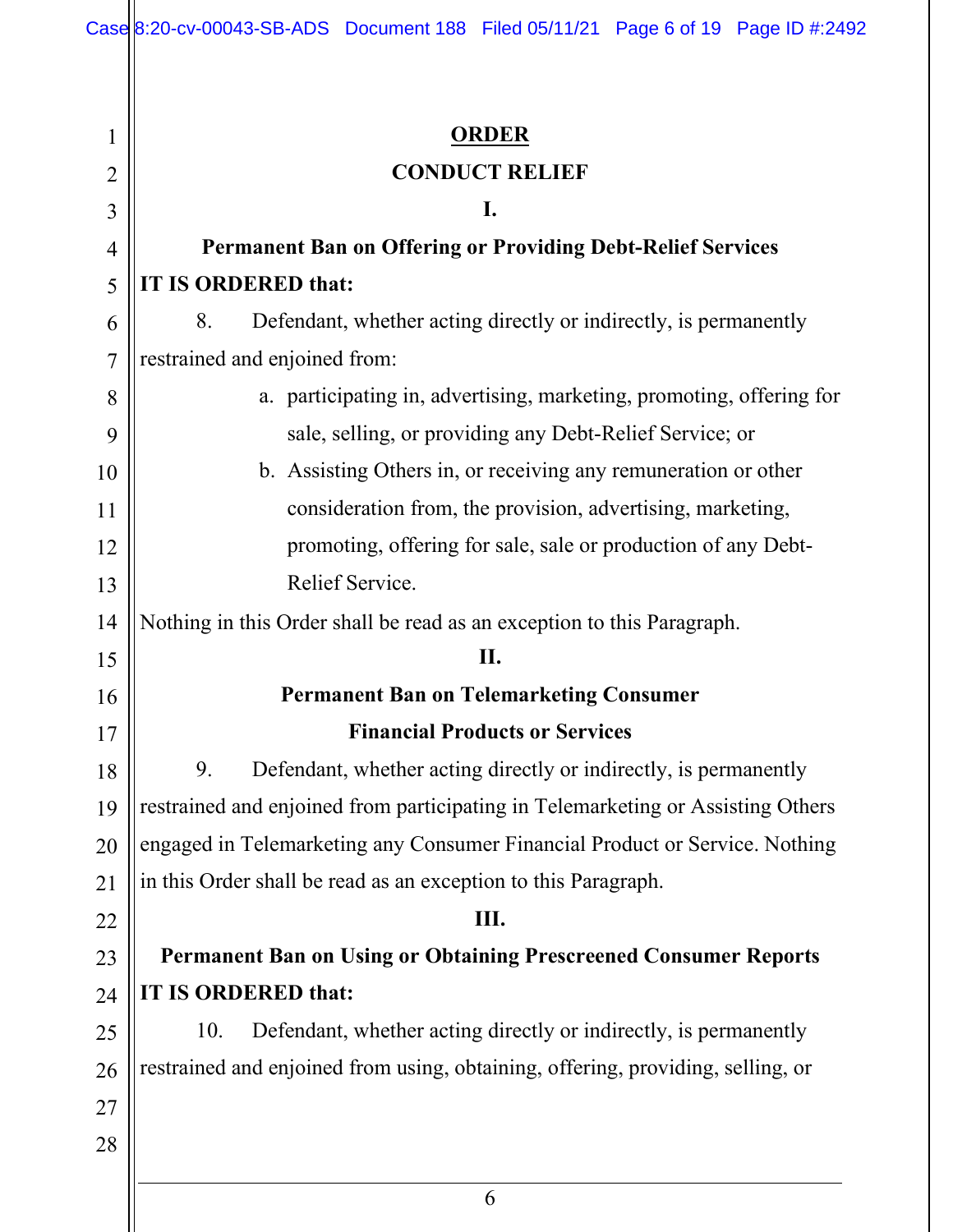arranging for others to use or obtain Prescreened Consumer Reports for any

purpose. Nothing in this Order shall be read as an exception to this Paragraph.

#### **IV.**

# **Prohibition on Using or Obtaining Consumer Reports for Any Business Purpose**

#### **IT IS ORDERED that:**

1

2

3

4

5

6

7

8

9

10

11

12

13

14

15

17

18

19

21

22

23

24

25

26

27

11. Defendant, and his officers, agents, servants, employees, and attorneys, and all other persons in active concert or participation with them, who receive actual notice of this Order, whether acting directly or indirectly, are permanently restrained and enjoined from using, obtaining, offering, providing, selling, or arranging for others to use or obtain Consumer Reports for any business purpose. Nothing in this Order shall be read as an exception to this Paragraph.

# **V.**

#### **Consumer Information**

#### 16 **IT IS ORDERED** that:

20 12. Defendant and his officers, agents, servants, employees, and attorneys, and all other persons in active concert or participation with them, who receive actual notice of this Order, whether acting directly or indirectly, may not:

> a. disclose, use, or benefit from consumer information, including the name, address, or any information about the consumer's student loans, contained in or derived from Prescreened Consumer Reports obtained for use in marketing Debt-Relief Services; or

- b. disclose, use, or benefit from consumer information, including the name, address, telephone number, email address, social
- 28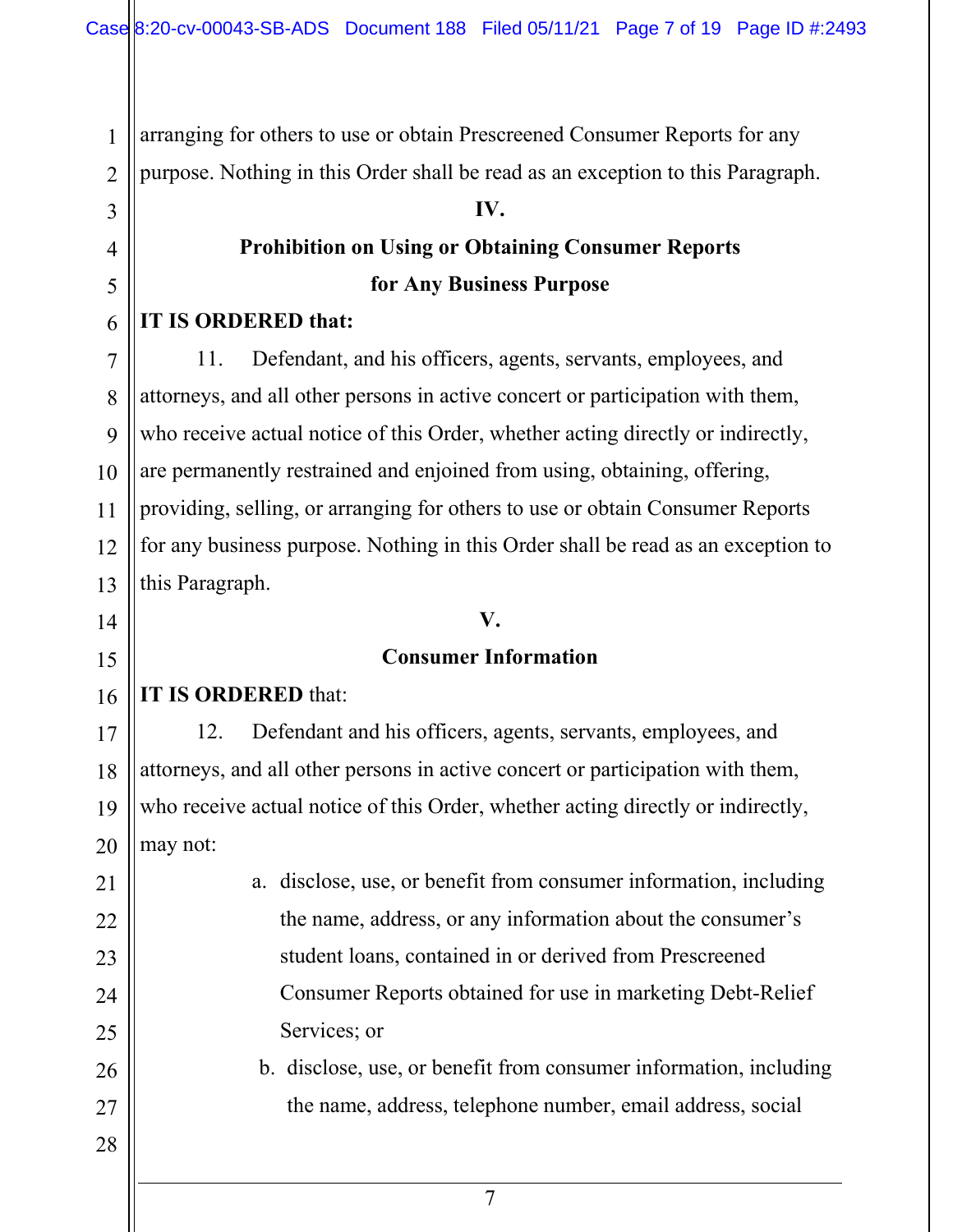security number, other identifying information, or any data that enables access to a customer's account (including a credit card, bank account, or other financial account), obtained from or through the activities of the Student Loan Debt Relief Companies.

*However*, this Order does not prohibit the disclosure of consumer information if lawfully requested by a government agency or required by law, regulation, or court order.

#### **MONETARY PROVISIONS**

#### **VI.**

**Order to Pay Redress**

#### 12 **IT IS FURTHER ORDERED** that:

13. A judgment for monetary relief is entered in favor of the Bureau and against Defendant, in the amount of \$3,404,455 for the purpose of providing redress to Affected Consumers; however, full payment of this judgment will be suspended upon satisfaction of the obligations in Paragraphs 14 through 18 of this Section and Paragraphs 27 through 31 and 33 of Section IX and subject to Section VII of this Order.

19 20 21 22 23 24 25 14. Within 10 days of the Effective Date, Defendant must pay to the Bureau, by wire transfer to the Bureau or to the Bureau's agent, and according to the Bureau's wiring instructions, the following payments in partial satisfaction of the judgment referenced in Paragraph 13 of this Section. Within 10 days of the Effective Date, Defendant must pay \$17,500. Within 40 days of the Effective Date, Defendant must pay an additional \$8,750. Within 70 days of the Effective Date, Defendant must pay an additional \$8,750.

26 27 15. With regard to any redress that Defendant pays under this Section, if Defendant, directly or indirectly, receives any reimbursement or

28

1

2

3

4

5

6

7

8

9

10

11

13

14

15

16

17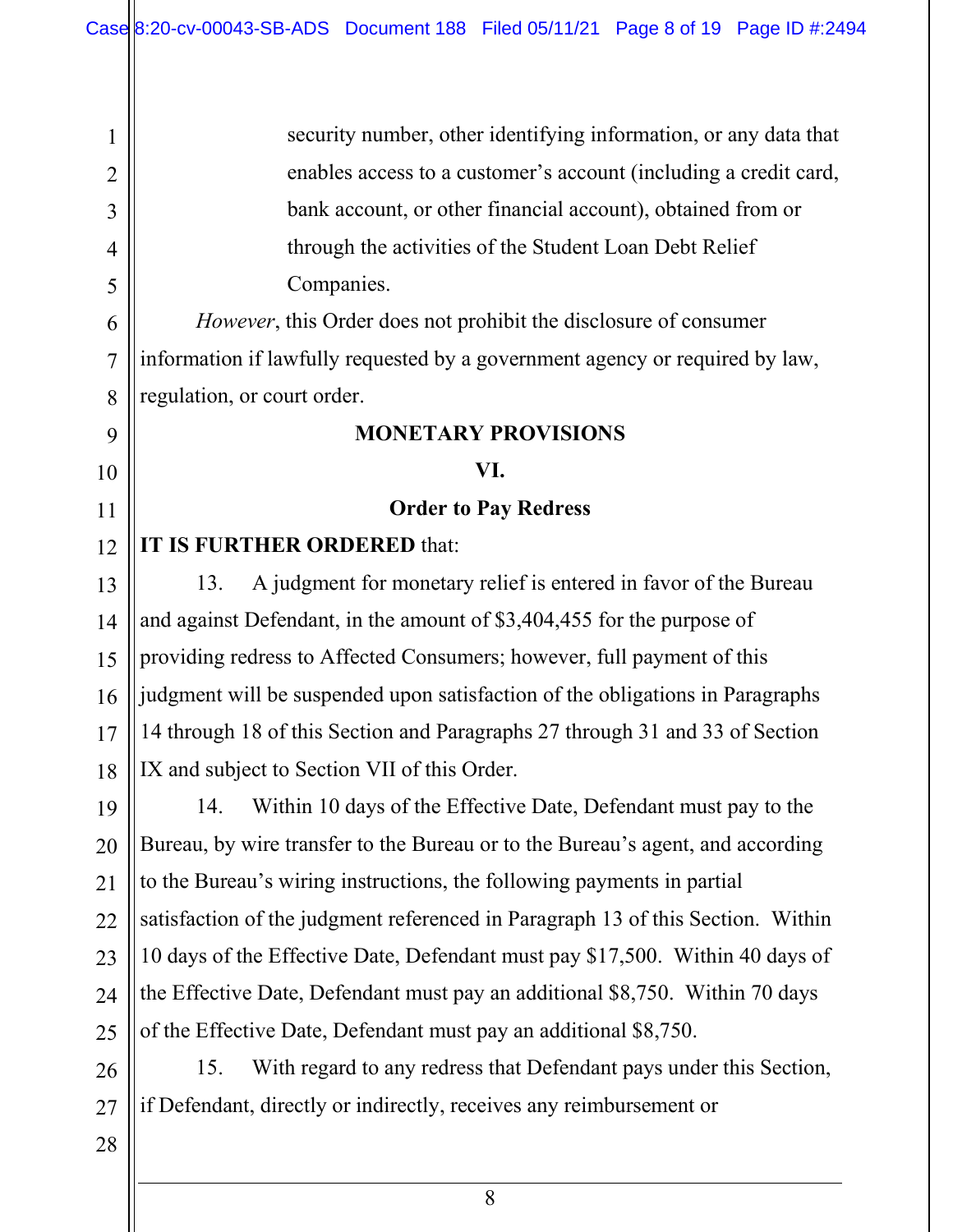1 2 3 4 5 indemnification from any source, including but not limited to payment made under any insurance policy, or if Defendant secures a tax deduction or tax credit with regard to any federal, state, or local tax, Defendant must: (a) immediately notify the Enforcement Director in writing, and (b) within 10 days of receiving the funds or monetary benefit, Defendant must transfer to the Bureau the full amount of such funds or monetary benefit (Additional Payment) to the Bureau or to the Bureau's agent according to the Bureau's wiring instructions. After the Bureau receives the Additional Payment, the amount of the suspended judgment referenced in Paragraph 13 will be reduced by the amount of the Additional Payment and the Additional Payment will be applied toward satisfaction of the monetary judgment entered in Paragraph 13.

16. Any funds received by the Bureau in satisfaction of this judgment will be deposited into a fund or funds administered by the Bureau or to the Bureau's agent according to applicable statutes and regulations to be used for redress for Affected Consumers, including, but not limited to, refund of moneys, restitution, damages or other monetary relief, and for any attendant expenses for the administration of any such redress.

17. If the Bureau determines, in its sole discretion, that redress to consumers is wholly or partially impracticable or if funds remain after redress is completed, the Bureau will deposit any remaining funds in the U.S. Treasury as disgorgement. Defendant will have no right to challenge any actions that the Bureau or its representatives may take under this Section.

18. Payment of redress to any Affected Consumer under this Order may not be conditioned on that Affected Consumer waiving any right.

9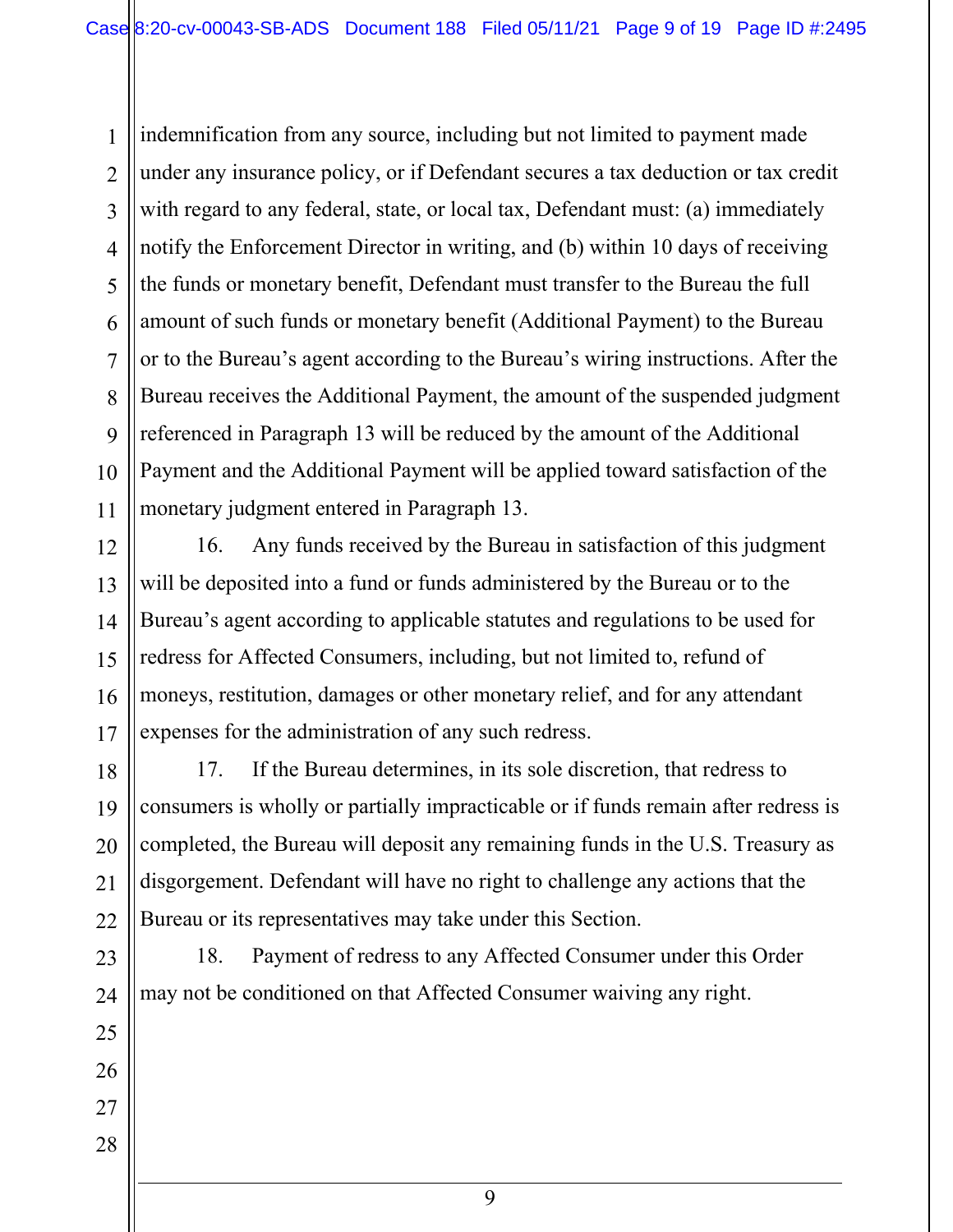| 1              | VII.                                                                          |
|----------------|-------------------------------------------------------------------------------|
| $\overline{2}$ | <b>Effect of Misrepresentation or Omission Regarding Financial Condition</b>  |
| 3              | IT IS FURTHER ORDERED that:                                                   |
| 4              | The suspension of the monetary judgment entered in Section VI of<br>19.       |
| 5              | this Order is expressly premised on the truthfulness, accuracy, and           |
| 6              | completeness of Defendant's sworn financial statements, supporting documents, |
| $\overline{7}$ | and testimony submitted to the Bureau, which Defendant asserts are truthful,  |
| 8              | accurate, and complete, and which include:                                    |
| 9              | a. the Financial Statement of Defendant, including the                        |
| 10             | attachments, executed on October 26, 2020;                                    |
| 11             | b. the supporting documents submitted to the Bureau on                        |
| 12             | November 18, 2020;                                                            |
| 13             | c. the deposition testimony of Defendant on December 20, 2020;                |
| 14             | and                                                                           |
| 15             | d. the supplement to Defendant's Financial Statement, including               |
| 16             | its attachment, executed on February 8, 2021.                                 |
| 17             | 20.<br>If upon motion by the Bureau, the Court determines that Defendant      |
| 18             | has failed to disclose any material asset, or that his Financial Statement,   |
| 19             | testimony, or supporting documents identified in Paragraph 19 contain any     |
| 20             | material misrepresentations or omissions, including materially misstating the |
| 21             | value of any asset, the Court shall terminate the suspension of the monetary  |
| 22             | judgment entered in Section VI of this Order and the full judgment of         |
| 23             | \$3,404,455 entered shall be immediately due and payable, less any amounts    |
| 24             | paid to the Bureau under Section VI of this Order.                            |
| 25             | If the Court terminates the suspension of the monetary judgment<br>21.        |
| 26             | under this Section, the Bureau will be entitled to interest on the Order,     |
| 27             | computed from the date of entry of this Order, at the rate prescribed by 28   |
| 28             |                                                                               |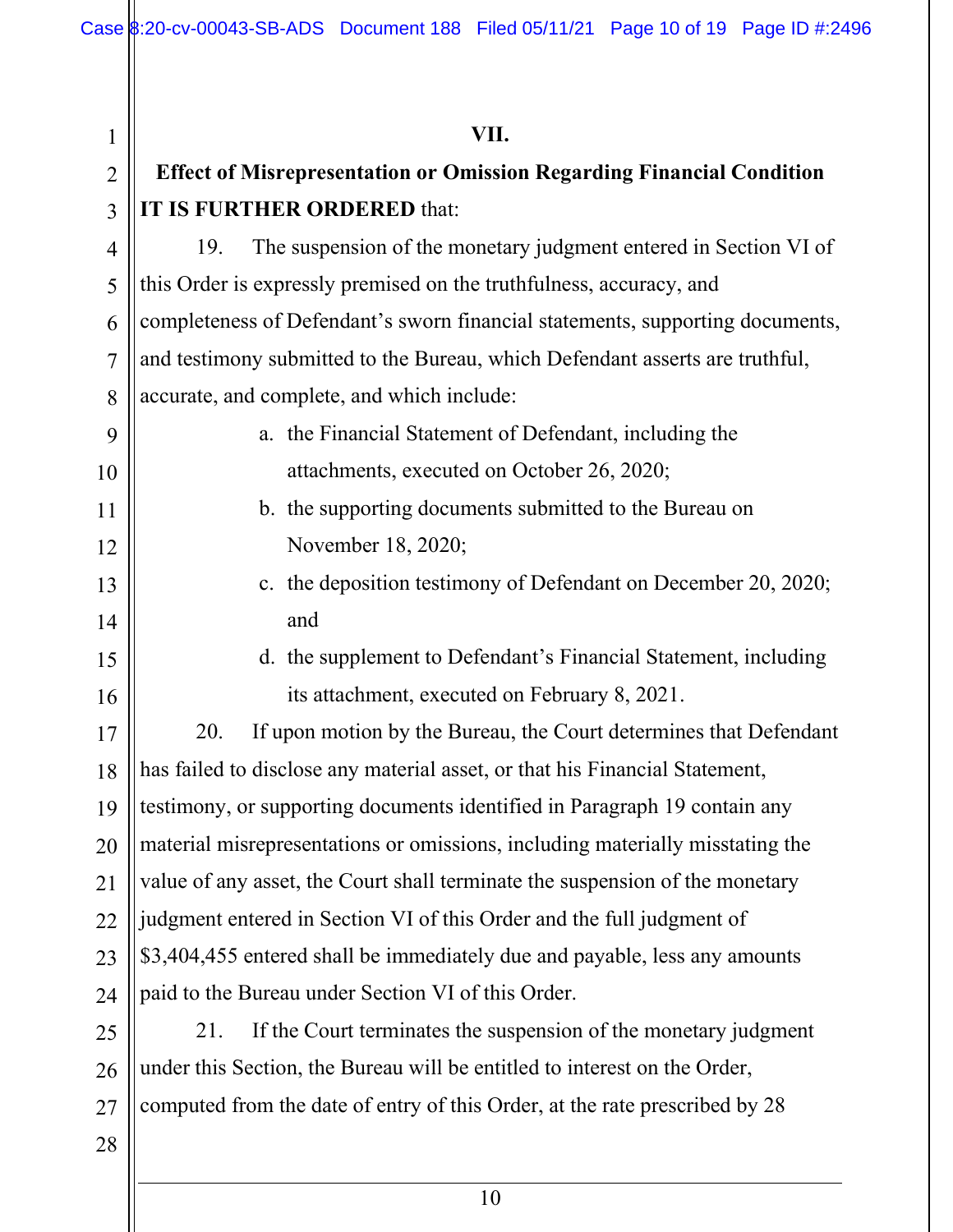1 U.S.C. § 1961, as amended, on any outstanding amounts not paid; provided, however, that in all other respects this Order shall remain in full force and effect unless otherwise ordered by the Court; and, provided further, that proceedings instituted under this provision would be in addition to, and not in lieu of any other civil or criminal remedies as may be provided by law, including any other proceedings that the Bureau may initiate to enforce this Order.

#### **VIII.**

### **Order to Pay Civil Money Penalties**

## **IT IS FURTHER ORDERED** that:

22. Under section 1055(c) of the CFPA, 12 U.S.C.  $\S$  5565(c), by reason of the violations of law alleged against Defendant in the Complaint, and taking into account the factors in 12 U.S.C. § 5565(c)(3), Defendant must pay a civil money penalty of \$1.00 to the Bureau. This nominal penalty is based on Defendant's limited ability to pay as attested to in its financial statements identified in Section VII above.

23. Within 10 days of the Effective Date, Defendant must pay the civil money penalties in Paragraph 22 by wire transfer to the Bureau or to the Bureau's agent in compliance with the Bureau's wiring instructions.

24. The civil money penalty paid under this Order will be deposited in the Civil Penalty Fund of the Bureau, as required by section 1017(d) of the CFPA, 12 U.S.C. § 5497(d).

25. Defendant must treat the civil money penalties paid under this Order as a penalty paid to the government for all purposes. Regardless of how the Bureau ultimately uses those funds, Defendant may not:

> a. claim, assert, or apply for a tax deduction, tax credit, or any other tax benefit for any civil money penalty paid under this Consent Order; or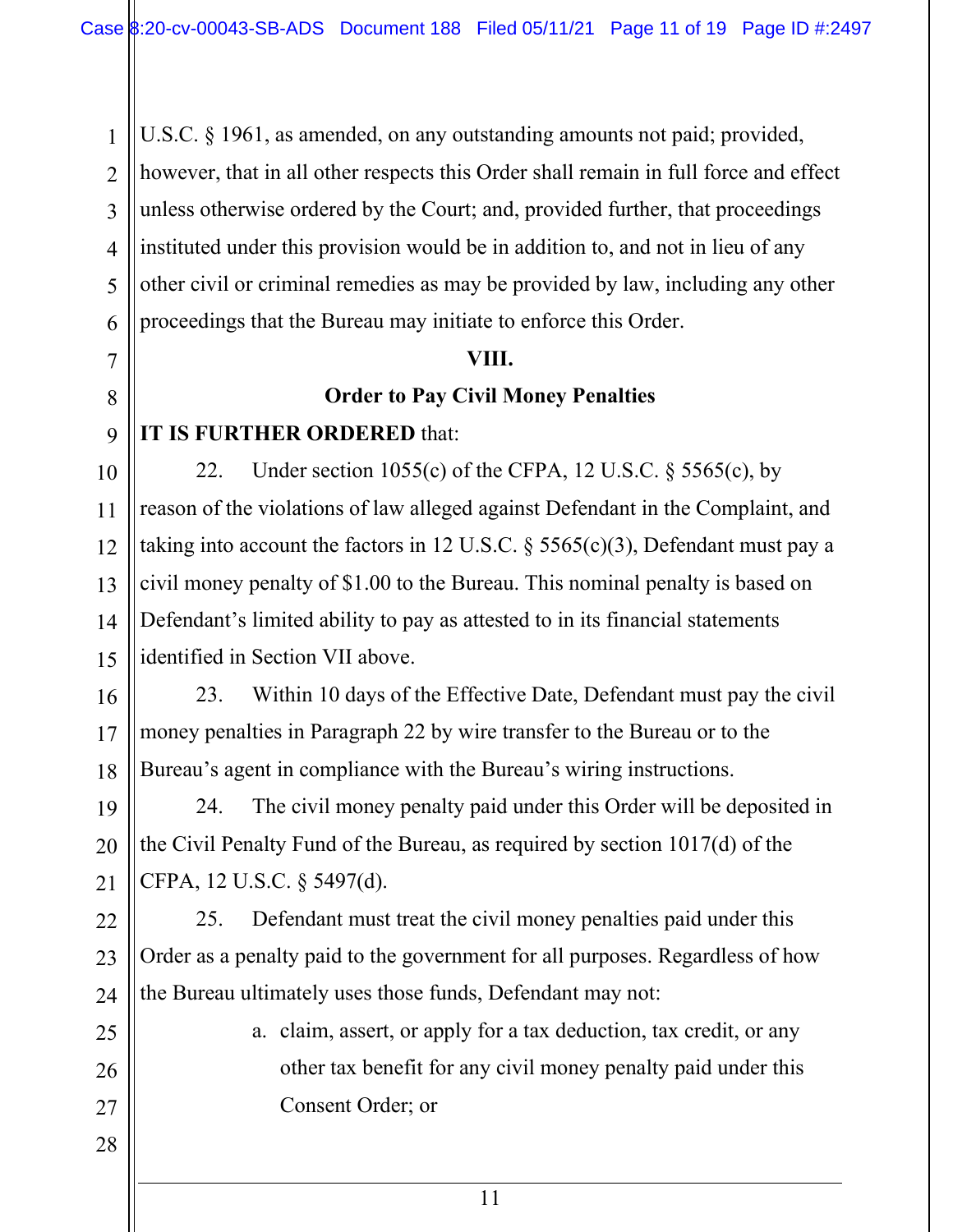b. seek or accept, directly or indirectly, reimbursement or indemnification from any source, including but not limited to payment made under any insurance policy, with regard to any civil money penalty paid under this Order.

26. Defendant agrees that the civil penalty imposed by the Order represents a civil penalty owed to the United States Government, is not compensation for actual pecuniary loss, and, thus that it is not subject to discharge under the Bankruptcy Code under 11 U.S.C. § 523(a)(7).

#### **IX.**

#### **Additional Monetary Provisions**

27. In the event of any default on Defendant's obligations to make payment under this Order, interest, computed under 28 U.S.C. § 1961, as amended, will accrue on any outstanding amounts not paid from the date of default to the date of payment, and will immediately become due and payable.

15 16 17 28. Defendant relinquishes all dominion, control, title to the funds paid under this Order to the fullest extent permitted by law. No part of the funds may be returned to Defendant.

29. The facts alleged in the Complaint will be taken as true and be given collateral estoppel effect, without further proof, in any proceeding based on the entry of the Order, or in any subsequent civil litigation by, or on behalf of the Bureau, including in a proceeding to enforce its rights to any payment or monetary judgment under this Order, such as a nondischargeability complaint in any bankruptcy case.

24 25 26 30. The facts alleged in the Complaint establish all elements necessary to sustain an action by the Bureau under to Section  $523(a)(2)(A)$  of the Bankruptcy Code, 11 U.S.C. § 523(a)(2)(A). For such purposes, this Order will

27

1

2

3

4

5

6

7

8

9

10

11

12

13

14

18

19

20

21

22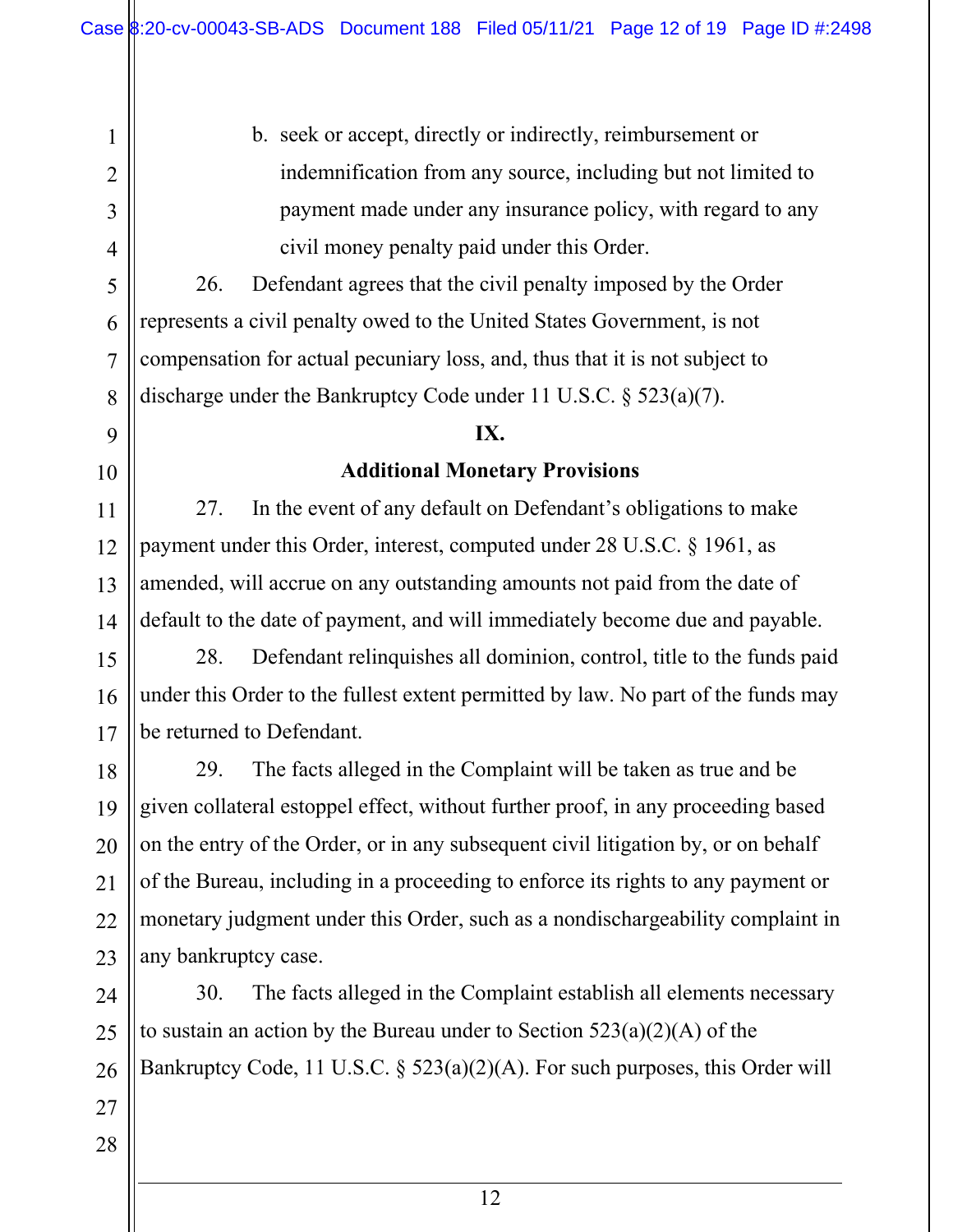have collateral estoppel effect against Defendant, even in Defendant's capacity as debtor-in-possession.

31. Under 31 U.S.C. § 7701, Defendant, unless he already has done so, must furnish to the Bureau his taxpayer-identification numbers, which may be used for purposes of collecting and reporting on any delinquent amount arising out of this Order.

7 8 9 10 11 12 13 14 15 16 17 18 19 20 21 22 23 24 25 32. Within 30 days of the entry of a final judgment, order, or settlement in a Related Consumer Action, Defendant must notify the Enforcement Director of the final judgment, order, or settlement in writing. That notification must indicate the amount of redress, if any, that Defendant paid or is required to pay to consumers, and it must describe the consumers or classes of consumers to whom that redress has been or will be paid. To preserve the deterrent effect of the civil money penalty in any Related Consumer Action, Defendant may not argue that Defendant is entitled to, nor may Defendant benefit by, any offset or reduction of any monetary remedies imposed in the Related Consumer Action because of the civil money penalty paid in this action, or because of any payment that the Bureau makes from the Civil Penalty Fund. If the court in any Related Consumer Action offsets or otherwise reduces the amount of compensatory monetary remedies imposed against Defendant based on the civil money penalty paid in this action, or based on any payment that the Bureau makes from the Civil Penalty Fund, Defendant must, within 30 days after entry of a final order granting such offset or reduction, notify the Bureau and pay the amount of the offset or reduction to the U.S. Treasury. Such a payment will not be considered an additional civil money penalty and will not change the amount of the civil money penalty imposed in this action.

26 27 33. Under Section 604(a)(I) of FCRA, 15 U.S.C.§ 168l b(a)(1), any Consumer Reporting Agency may furnish a Consumer Report concerning

28

1

2

3

4

5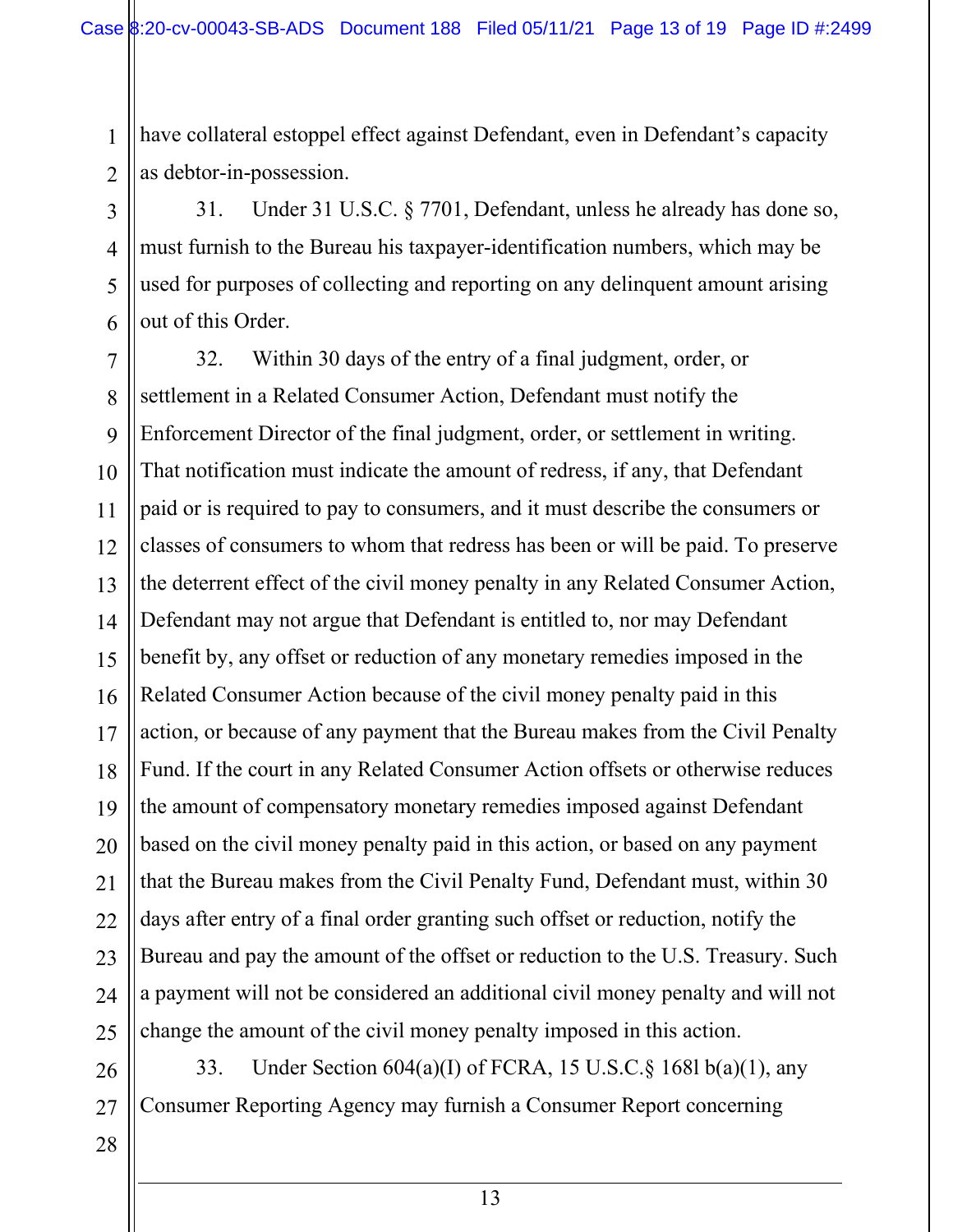Defendant to the Bureau, which may be used for purposes of collecting and reporting on any delinquent amount arising out of this Order.

#### **COMPLIANCE PROVISIONS**

#### **X.**

#### **Reporting Requirements**

#### **IT FURTHER ORDERED** that:

7 8 9 10 12 13 14 15 34. Defendant must notify the Bureau of any development that may affect compliance obligations arising under this Order, including but not limited to, a dissolution, assignment, sale, merger, or other action that would result in the emergence of a successor company; the creation or dissolution of a subsidiary, parent, or affiliate that engages in any acts or practices subject to this Order; the filing of any bankruptcy or insolvency proceeding by or against Defendant; or a change in Defendant's name or address. Defendant must provide such notice at least 30 days before the development, or as soon as practicable after learning of the development, whichever is sooner.

35. Within 7 days of the Effective Date, Defendant must:

a. designate at least one telephone number and email, physical, and postal address as points of contact, which the Bureau may use to communicate with Defendant;

b. identify all businesses for which Defendant is the majority owner, or that Defendant directly or indirectly controls, by all of their names, telephone numbers, and electronic, physical, and postal addresses;

c. describe the activities of each such business, including the products and services offered, and the means of advertising, marketing, and sales;

28

1

2

3

4

5

6

11

16

17

18

19

20

21

22

23

24

25

26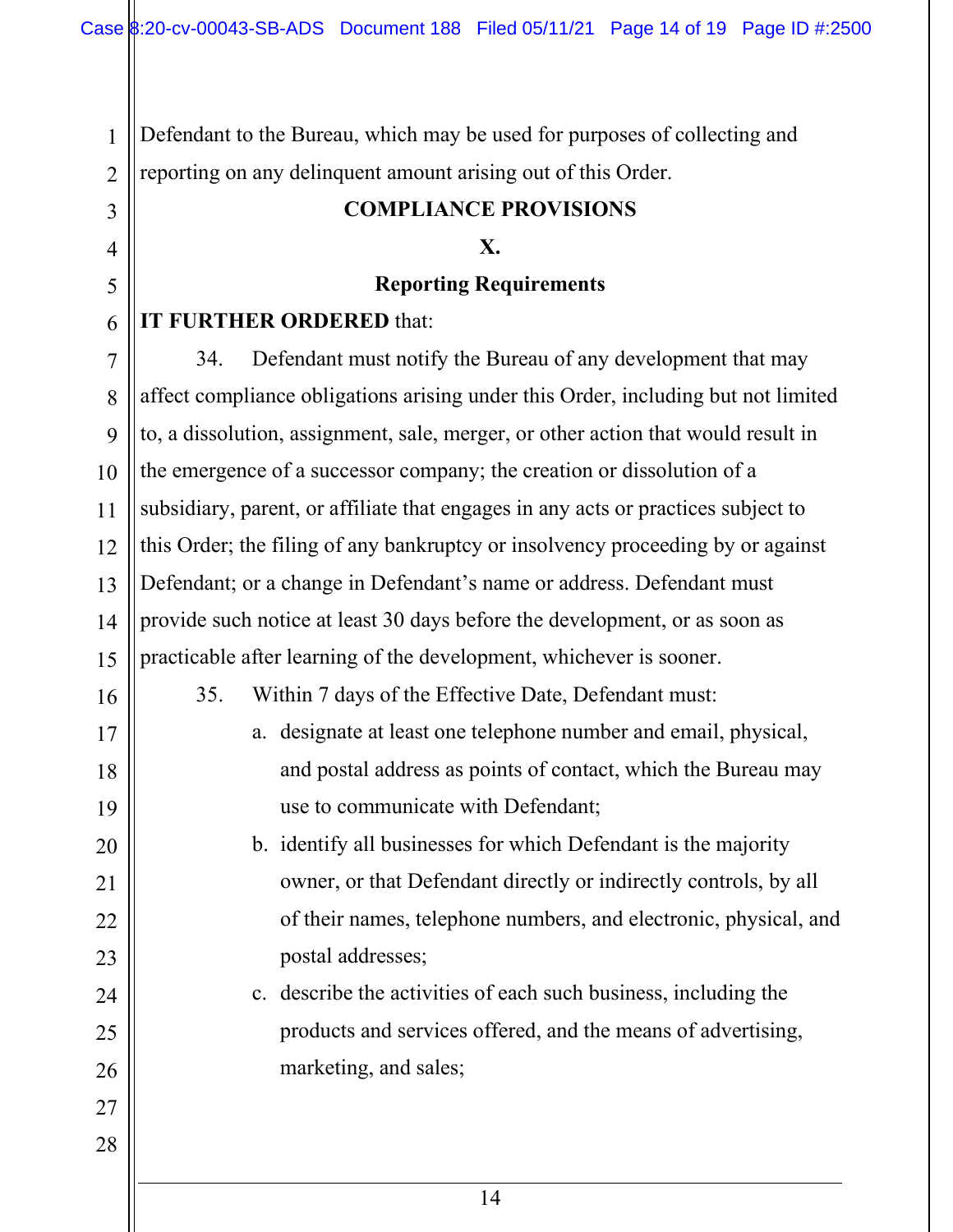| $\mathbf{1}$   | d. identify Defendant's telephone numbers and all electronic,                  |
|----------------|--------------------------------------------------------------------------------|
| $\overline{2}$ | physical, and postal addresses, including all residences; and                  |
| $\overline{3}$ | e. describe in detail Defendant's involvement in any business for              |
| $\overline{4}$ | which he performs services in any capacity or which he wholly                  |
| 5              | or partially owns, including his title, role, responsibilities,                |
| 6              | participation, authority, control, and ownership.                              |
| $\overline{7}$ | Defendant must report any change in the information required to<br>36.         |
| 8              | be submitted under Paragraph 35 at least 30 days before the change, or as soon |
| 9              | as practicable after learning about the change, whichever is sooner.           |
| 10             | Within 90 days of the Effective Date, and again one year after the<br>37.      |
| 11             | Effective Date, Defendant must submit to the Enforcement Director an accurate  |
| 12             | written compliance progress report sworn to under penalty of perjury           |
| 13             | ("Compliance Report"), which, at a minimum:                                    |
| 14             | a. lists each applicable paragraph and subparagraph of this Order              |
| 15             | and describes in detail the manner and form in which such                      |
| 16             | Defendant has complied with each such paragraph and                            |
| 17             | subparagraph of this Order;                                                    |
| 18             | b. describes in detail the manner in which and purposes for which              |
| 19             | Defendant has used or obtained Consumer Reports; and                           |
| 20             | c. attaches a copy of each Order Acknowledgment obtained under                 |
| 21             | Section XI, unless previously submitted to the Bureau.                         |
| 22             | XI.                                                                            |
| 23             | <b>Order Distribution and Acknowledgment</b>                                   |
| 24             | IT IS FURTHER ORDERED that,                                                    |
| 25             | Within 7 days of the Effective Date, Defendant must submit to the<br>38.       |
| 26             | Enforcement Director an acknowledgment of receipt of this Order, sworn under   |
| 27             | penalty of perjury.                                                            |
| 28             |                                                                                |
|                |                                                                                |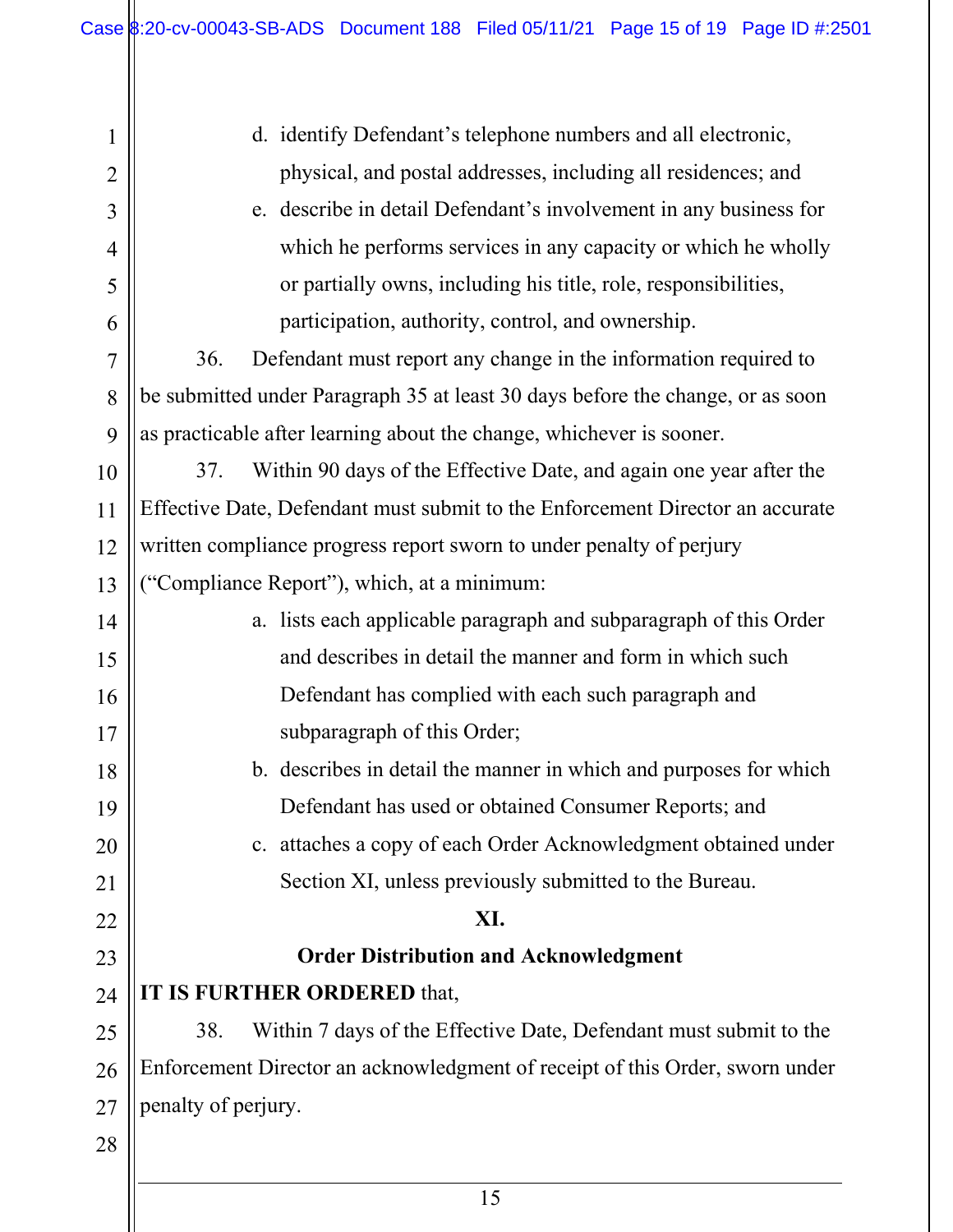39. Within 30 days of the Effective Date, Defendant, for any business for which he is the majority owner or which he directly or indirectly controls, must deliver a copy of this Order to each of its owners, board members, officers, LLC members and managers, and general and limited partners, as well as any managers, employees, or other agents and representatives who have responsibilities related to Consumer Reports.

7 8 9 10 11 12 13 40. Defendant, for any business for which he is the majority owner or which he directly or indirectly controls, must deliver a copy of this Order to any business entity resulting from any change in structure referred to in Section X, any future owners, board members, officers, LLC members and managers, and general and limited partners, as well as any managers, employees, or other agents and representatives who will have responsibilities related to Consumer Reports before they assume their responsibilities.

14 15 16 17 18 41. Defendant must secure a signed and dated statement acknowledging receipt of a copy of this Order, ensuring that any electronic signatures comply with the requirements of the E-Sign Act, 15 U.S.C. § 7001 *et seq.*, within 30 days of delivery, from all persons receiving a copy of this Order under this Section.

19 20 21 22 42. Within 90 days of the Effective Date, Defendant must provide the Bureau with a list of all persons and their titles to whom this Order was delivered through that date under Paragraphs 39 and 40 and a copy of all signed and dated statements acknowledging receipt of this Order under Paragraph 41.

#### **XII.**

#### **Recordkeeping**

## **IT IS FURTHER ORDERED** that,

43. Defendant, for any business for which he is the majority owner or which he directly or indirectly controls, must create all documents and business

28

23

24

25

26

27

1

2

3

4

5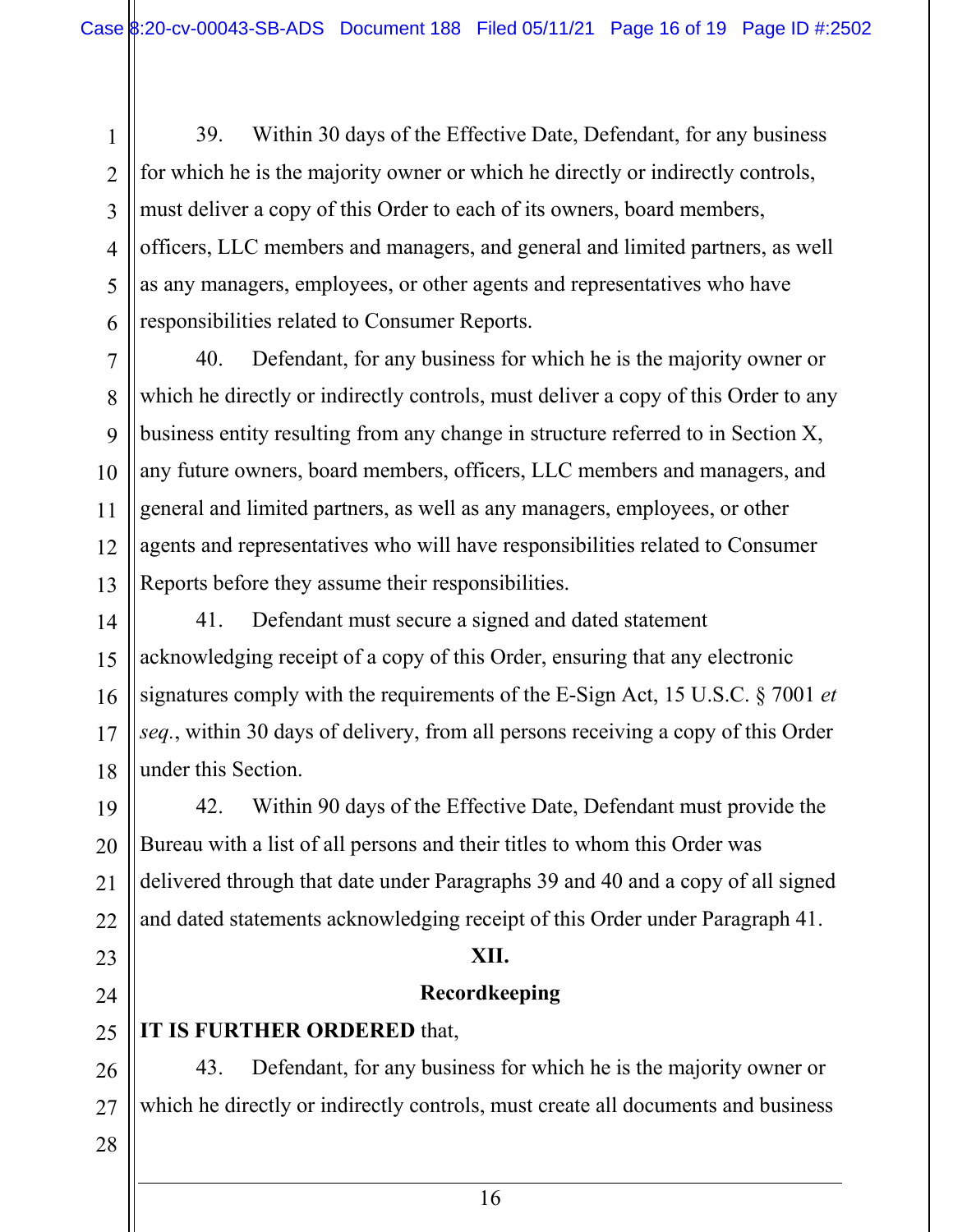1 2 3 4 records necessary to demonstrate full compliance with each provision of this Order, including all submissions to the Bureau. Defendant must retain these documents for at least 10 years after creation and make them available to the Bureau upon the Bureau's request.

5 6 7 44. Defendant, for any business for which he is the majority owner or which he directly or indirectly controls, must maintain, for 10 years from the Effective Date, or 10 years after creation, whichever is longer:

a. all records concerning Consumer Reports used or obtained; and

b. all consumer complaints and refund requests (whether received directly or indirectly, such as through a third party), and any responses to those complaints or requests.

Defendant must make these materials available to the Bureau upon the Bureau's request.

#### **XIII.**

#### **Notices**

#### 16 **IT IS FURTHER ORDERED** that:

8

9

10

11

12

13

14

15

17 18 19 20 21 22 23 24 25 26 27 28 45. Unless otherwise directed in writing by the Bureau, Defendant must provide all submissions, requests, communications, or other documents relating to this Order in writing, with the subject line, "*CFPB v. Chou Team Realty, LLC, et al.*, Case No. 8:20-cv-00043-SB-ADS," and send them by overnight courier or first-class mail to the below address, and contemporaneously by email to Enforcement Compliance@cfpb.gov: Assistant Director for Enforcement Bureau of Consumer Financial Protection ATTENTION: Office of Enforcement 1700 G Street, N.W. Washington D.C. 20552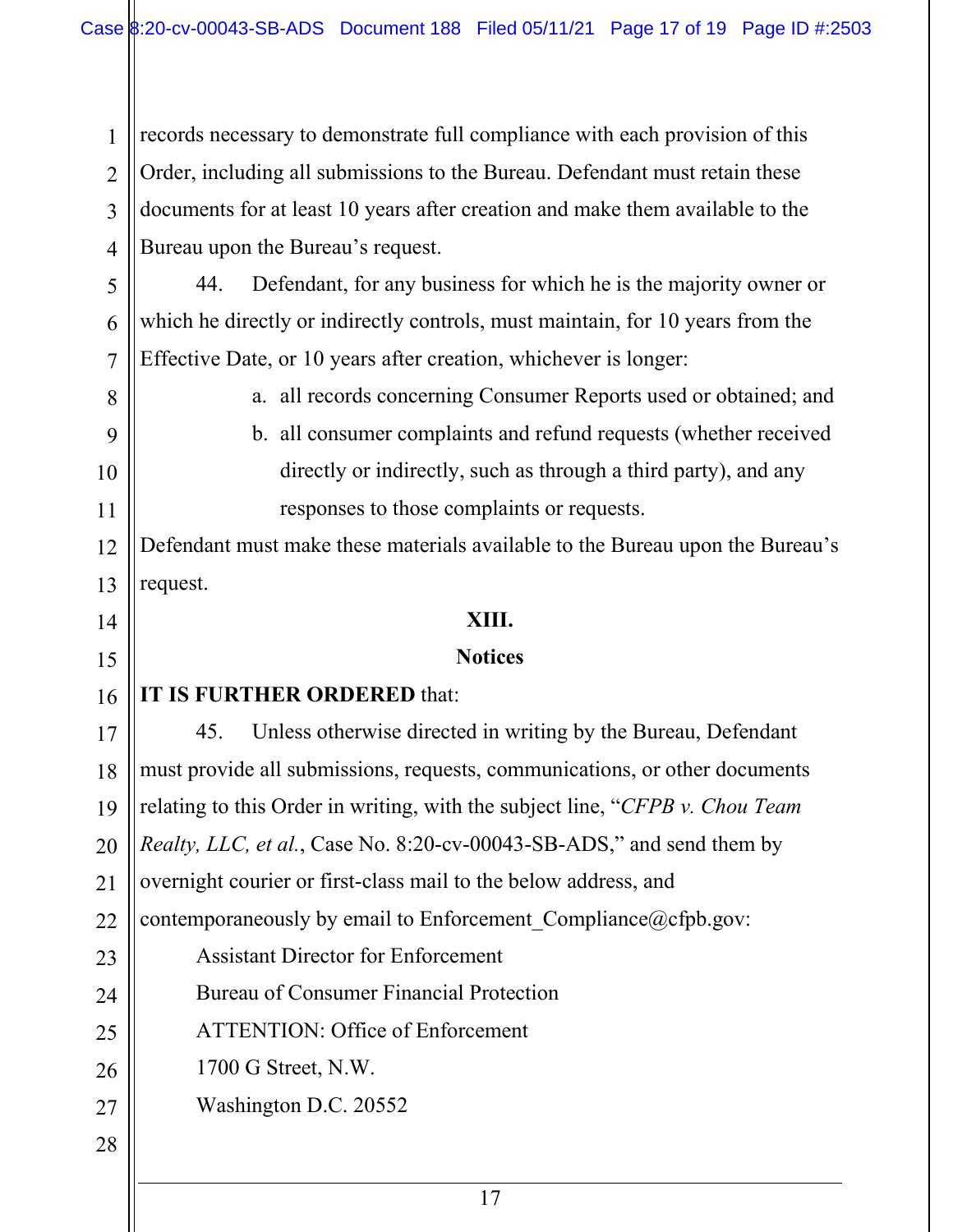28

#### **XIV.**

#### **Cooperation with the Bureau**

### **IT IS FURTHER ORDERED** that:

46. Defendant must cooperate fully to help the Bureau determine the identity and location of, and the amount of injury sustained by, each Affected Consumer. Defendant must provide such information in his agents' possession or control within 14 days of receiving a written request from the Bureau.

47. Defendant must cooperate fully with the Bureau in this lawsuit, *CFPB v. Chou Team Realty, LLC, et al.*, Case No. 8:20-cv-00043-SB-ADS (C.D. Cal.), and in any investigation related to or associated with the conduct described in the Complaint. Defendant must provide truthful and complete information, evidence, and testimony. Defendant must appear for interviews, discovery, hearings, trials, and any other proceedings that the Bureau may reasonably request upon 10 days written notice, or other reasonable notice, at such places and times as the Bureau may designate, without the service of compulsory process.

### **XV.**

## **Compliance Monitoring**

**IT IS FURTHER ORDERED** that, to monitor Defendant's compliance with this Order, including the financial representations upon which part of the judgment was suspended:

48. Within 14 days of receipt of a written request from the Bureau, Defendant must submit additional compliance reports or other requested information, which must be sworn under penalty of perjury; provide testimony; or produce documents.